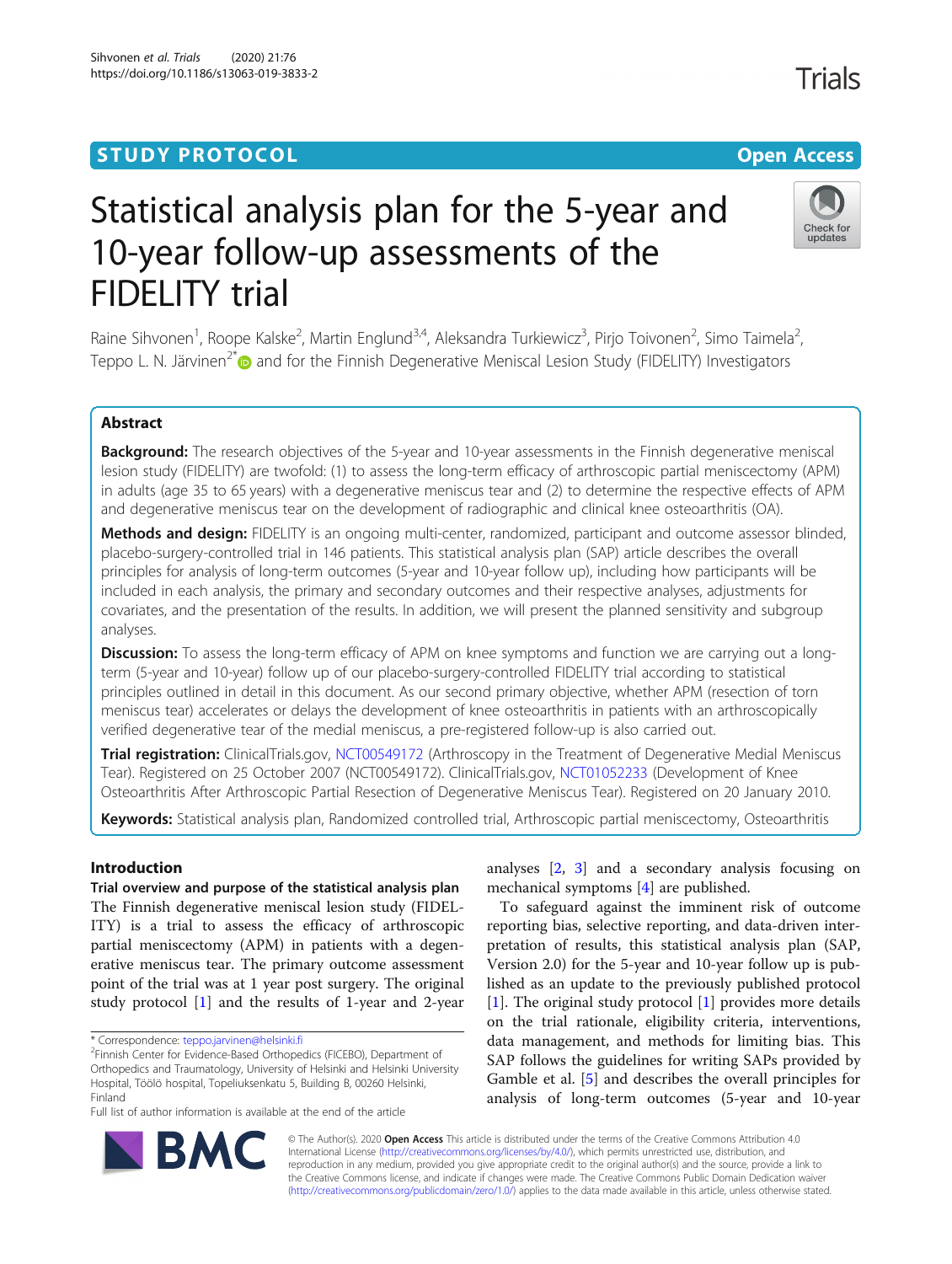follow up), including how participants will be included in each analysis, the primary and secondary outcomes and their respective analyses, adjustments for covariates, and the presentation of the results. In addition, we will present the planned sensitivity and subgroup analyses. The trial results will be reported according to the Consolidated standards of reporting trials (CONSORT) guidelines for randomized controlled trials (RCTs) [[6\]](#page-6-0).

#### Background

By the end of the 21st century, APM had become the most common orthopedic procedure with well over half a million such surgeries performed annually in the USA alone [\[7](#page-6-0), [8](#page-6-0)], mostly in middle-aged and older patients [[8\]](#page-6-0). According to conventional wisdom, APM was thought to result in short-term improvement in knee function and quality of life. However, a series of rigorous trials, summarized in three recent systematic reviews and meta-analyses, provide compelling evidence that APM offers little short-term to medium-term benefit above sham surgery or non-surgical management in most patients with knee pain and degenerative meniscus tear [[9,](#page-6-0) [10](#page-6-0)]. Recent evidence thus convincingly contradicts the widely held contention that APM is beneficial in improving knee symptoms or function, but there is still uncertainty about the possible undesirable consequences of the procedure [[11](#page-6-0)]. Overall, the risk of adverse events within 90 days of the procedure appears low, but serious adverse events (including pulmonary embolism and infection) have been associated with this surgery [[12,](#page-6-0) [13](#page-6-0)].

However, there is mounting evidence to suggest that APM is associated with increased risk of accelerated progression of knee osteoarthritis (OA) and earlier need for "corrective" surgery (high tibial osteotomy (HTO) or total knee replacement (TKR)) in middle-aged to older patients [\[14](#page-6-0), [15](#page-6-0)]. It still remains unclear whether the increased risk is due to the meniscus tear per se, the surgical procedure (APM), or if there is an interaction between the two. This question cannot be addressed simply by evaluating the outcome of patients who have undergone APM, because the role of the underlying degenerative process and the surgical procedure cannot be disentangled in such a design  $[16]$  $[16]$ . Given the current uncertainty about the potential effect of APM on the development or progression of knee OA, we are planning to address this particular issue by carrying out an adjunct, pre-registered analysis of the FIDELITY trial at 5 and 10 years after randomization. The biological rationale behind these studies is that resection of the torn meniscus (APM) has an effect on the progression of degenerative knee disease: some argue that APM cures symptoms and slows down the development of OA while others assert the contrary.

#### **Objectives**

The following two research questions capture the primary objectives of these 5-year and 10-year follow-up investigations:

- 1. What is the long-term efficacy of APM (versus placebo surgery) on functional outcome and knee symptoms in patients with an arthroscopically verified degenerative tear of the medial meniscus?
- 2. Does APM either accelerate or delay the development/progression of radiographic and clinical knee OA in these patients?

#### Trial design

FIDELITY is a multicenter, randomized, participant and outcome assessor blinded, placebo-surgery-controlled trial. This study is carried out at five orthopedic clinics of Tampere University Hospital Hatanpää, Kuopio University Hospital, Helsinki Central Hospital (Jorvi), Turku University Hospital, and the Central Finland Central Hospital in Jyväskylä, all in Finland. The study group at each center consists of a main investigator (an orthopedic surgeon experienced in knee arthroscopy) who took care of the recruitment of the patients and all surgical procedures, a study nurse, an orthopedic surgeon for possible postoperative problems and another for scheduled follow-up examinations, the latter two both blinded to the treatment allocation. Patients were enrolled between 2007 and 2012 and all follow-up assessments were carried out between October 2013 and January 2017. The study was approved by the Pirkanmaa Hospital District's committee of ethics (no. R06157). The two research questions were registered as separate studies in the ClinicalTrials database (Clinical trials.gov identifiers NCT00549172 and NCT01052233). The study process shown in Fig. [1](#page-2-0) provides a brief outline of the trial. The eligibility criteria for the study are presented in Box 1.

#### **Methods**

#### **Outcomes**

#### Objective 1: efficacy of arthroscopic partial meniscectomy (NCT00549172)

To assess the efficacy of APM (versus placebo surgery) on the functional outcome and knee symptoms in patients with an arthroscopically verified degenerative tear of the medial meniscus, we will be using the same three patient-relevant outcomes (PROMs) that were used as our primary outcomes in the previous, 1-year and 2-year follow-up publications of this data [\[2](#page-6-0), [3](#page-6-0)].

The primary outcomes are:

1. Western Ontario Meniscal Evaluation Tool (WOMET) score, a disease-specific instrument for assessing quality of life that was developed and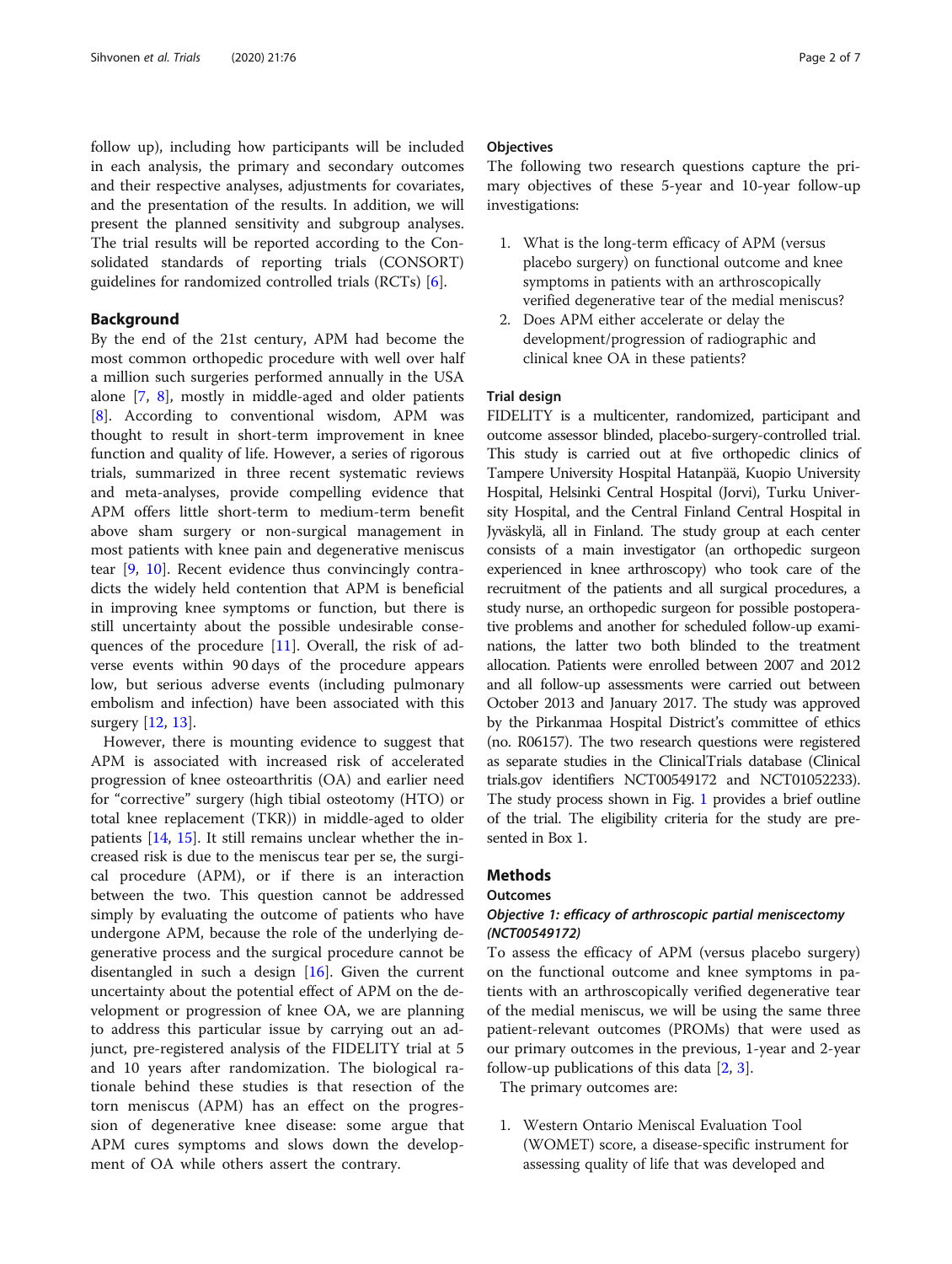<span id="page-2-0"></span>

validated for patients with meniscal pathologic conditions [\[17,](#page-6-0) [18\]](#page-6-0)

- 2. Lysholm knee score, the most commonly used outcome instrument for various knee conditions [\[19](#page-6-0), [20\]](#page-6-0) and a tool that has also been validated for patients with meniscal injury [[21\]](#page-6-0)
- 3. Knee pain after exercise, assessed on an 11-point scale ranging from 0 (no pain) to 10 (extreme pain)

The secondary outcome is the frequency of unblinding in the two study groups: patients with inadequate relief of symptoms underwent unblinding of the treatmentgroup allocation.

These outcomes and the justification for these have previously been elaborated in detail [\[1](#page-6-0)–[4\]](#page-6-0).

#### Objective 2: development of knee OA (NCT01052233)

To assess whether APM either accelerates or delays the development/progression of radiographic and clinical knee OA in these patients, we will use radiographs and established clinical criteria to assess the progression of knee OA at the 5-year and 10-year time point after the index surgeries as follows.

The primary outcomes are:

- 1. Development/progression of radiographic OA
	- a. An increase of one grade or more in the Kellgren-Lawrence (KL) knee OA grading (dichotomous outcome: yes or no)
	- b. The KL scale is a semi-quantitative instrument (ordered categorical grades 0–4) to assess the severity of radiographic tibiofemoral knee OA [\[22\]](#page-6-0). Patients who have undergone an osteotomy or a total knee replacement during follow up will be considered to have progressed radiographically according to the definition above.
- 2. Radiographic progression based on the sum of marginal tibiofemoral osteophyte grades and tibiofemoral joint space narrowing (JSN) grades (Osteoarthritis Research Society International (OARSI)) atlas (continuous outcome, hypothetical range 0–18)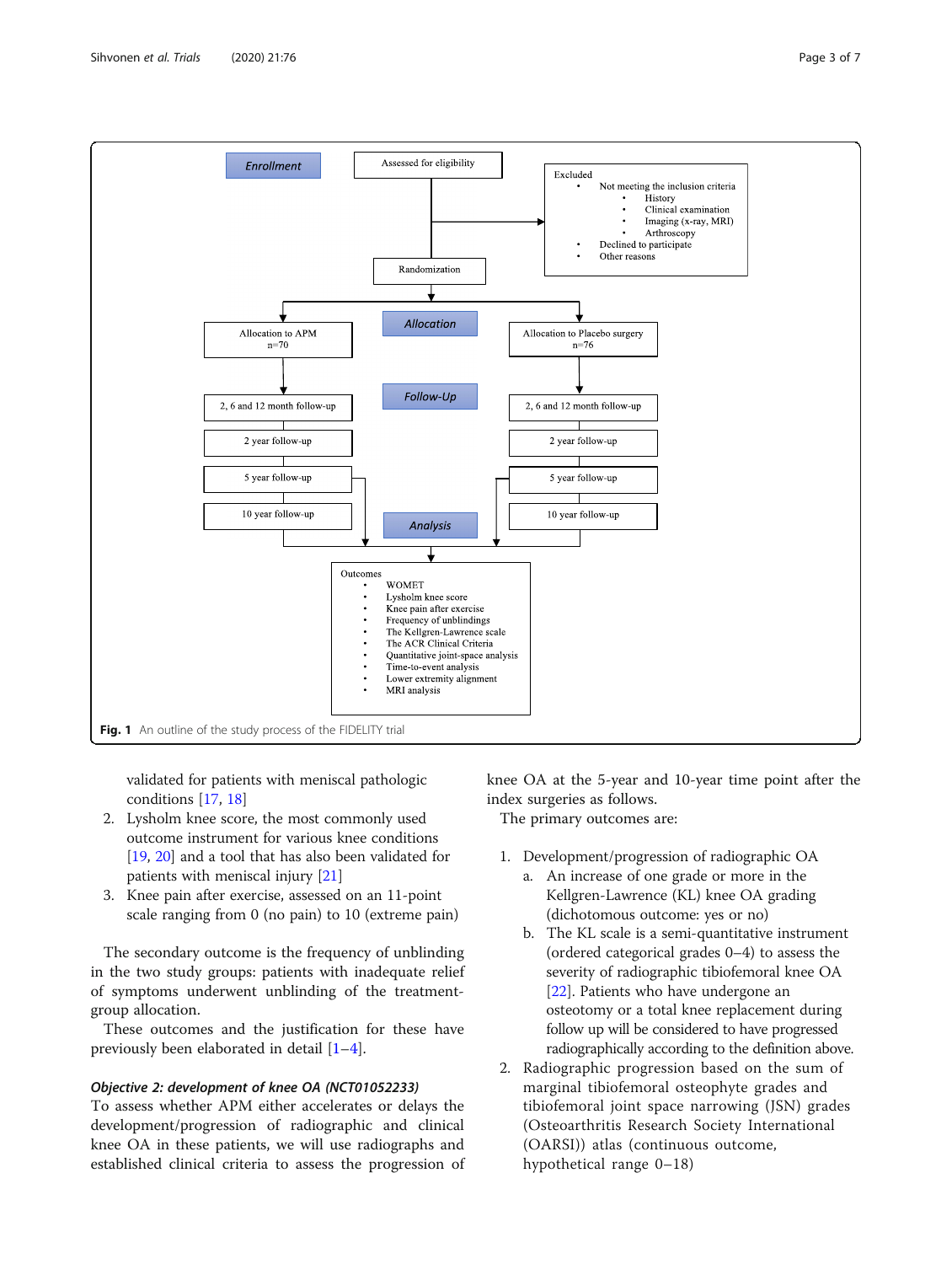#### Box 1 Inclusion and exclusion criteria used in the FIDELITY trial

Inclusion criteria

Age: 35–65 years of age

Persistent (> 3 months) pain on the medial joint line of the knee

Pain provoked by palpation or compression of the joint line or a positive McMurray sign

MRI showing signals characteristic of medial meniscus injury

Degenerative injury to the medial meniscus confirmed at arthroscopy Exclusion criteria

Trauma-induced onset of symptoms

Locked knee (that cannot be straightened normally)

Previous surgical procedure on the affected knee

Clinical osteoarthritis (OA) of the knee (American College of Rheumatology criteria)

Radiological OA of the knee (Kellgren-Lawrence grade > 1) at clinical site readings

Acute (within the previous year) fracture of the affected extremity Decreased range of motion of the knee

Instability of the knee

MRI assessment shows pathology other than degenerative knee disease requiring treatment other than arthroscopic partial

meniscectomy (APM)

Arthroscopic examination reveals pathologic change other than

a degenerative injury to the medial meniscus requiring

intervention other than APM

MRI magnetic resonance imaging, OA osteoarthritis

The OARSI atlas is a semi-quantitative instrument (ordered categorical grade 0–3) with focus to assess the severity of JSN and osteophytes, respectively, in knee OA [\[23\]](#page-6-0). The secondary outcome:

1. Knee OA according to the American College of Rheumatology Clinical Criteria [\[24\]](#page-6-0)

#### Auxiliary outcomes:

- 2. Development/progression of radiographic OA by a grade increase of 0.5 or more in the Kellgren-Lawrence (KL) knee OA grading (dichotomous outcome: yes or no)
	- a. More sensitive than a one full grade (above) but may potentially capture "too many" patients as progressed in the two treatment arms, in particular at the 10-year follow up
- 3. Quantitative analysis of the joint-space width based on radiographs
- 4. Time-to-event analysis (OA-related surgery, arthroplasties or osteotomies)
- 5. Magnetic resonance imaging (MRI)-based progression by semi-quantitative scoring (MOAKS) [\[25](#page-6-0)]
- 6. MRI-based progression of knee degeneration by quantitative assessment of change in OA features (cartilage, bone, bone marrow lesions, synovitis, and meniscus integrity and extrusion)
- 7. Lower extremity alignment (mechanical axis): change from baseline to 5 years
- 8. Patient satisfaction and self-rated improvement
- 9. Patients' return to normal activities
- 10. The presence of mechanical symptoms [[4](#page-6-0)]
- 11. Clinical knee examination
- 12. Serious adverse events
- 13. Frequency of repeat APM, and the number of osteotomies and knee arthroplasties
- 14. Possible derivates from the above noted outcomes

For all radiographic outcomes, two experienced musculoskeletal radiologist (JK, NS), unaware of the treatment allocation and clinical data, will grade the baseline, and the 5- and 10-year radiographs of the operated (index) knee of all participants. After readings by both readers, a consensus will be sought. All the analyses of secondary outcomes are supportive, exploratory, and/or hypothesisgenerating.

#### Rationale for outcomes to be reported and for the statistical analyses

For the assessment of the efficacy of APM (NCT00549172), we will use the same PROMs used in the previous publications depicting the 1-year [[2](#page-6-0)] and 2-year [\[3\]](#page-6-0) follow-up findings. To safeguard against potential multiplicity effects [\[26](#page-6-0)] in this analysis, we will interpret the treatment effect estimates and their 95% CIs for all our three primary outcomes.

As for the evaluation of the development/progression of knee OA (NCT01052233), the 5-year follow up is the first time point one can reasonably expect any OA-related changes to take place or to be quantifiable. Having said that, the outcome measures we originally registered in the ClinicalTrials.gov database (i.e., KL grade and OA as defined by the American College of Rheuatologists (ACR) clinical criteria) are quite insensitive to change, so we have decided to add the sum of OARSI atlas osteophyte grades and JSN grades as an additional primary outcome of radiographic progression of OA.

#### Statistical analysis

All the analyses will be performed according to the intention to treat (ITT) principle or, if impossible, using the full analysis set [[27](#page-6-0)]. In sensitivity analysis we will also perform per-protocol (PP) analyses. For all outcomes, 95%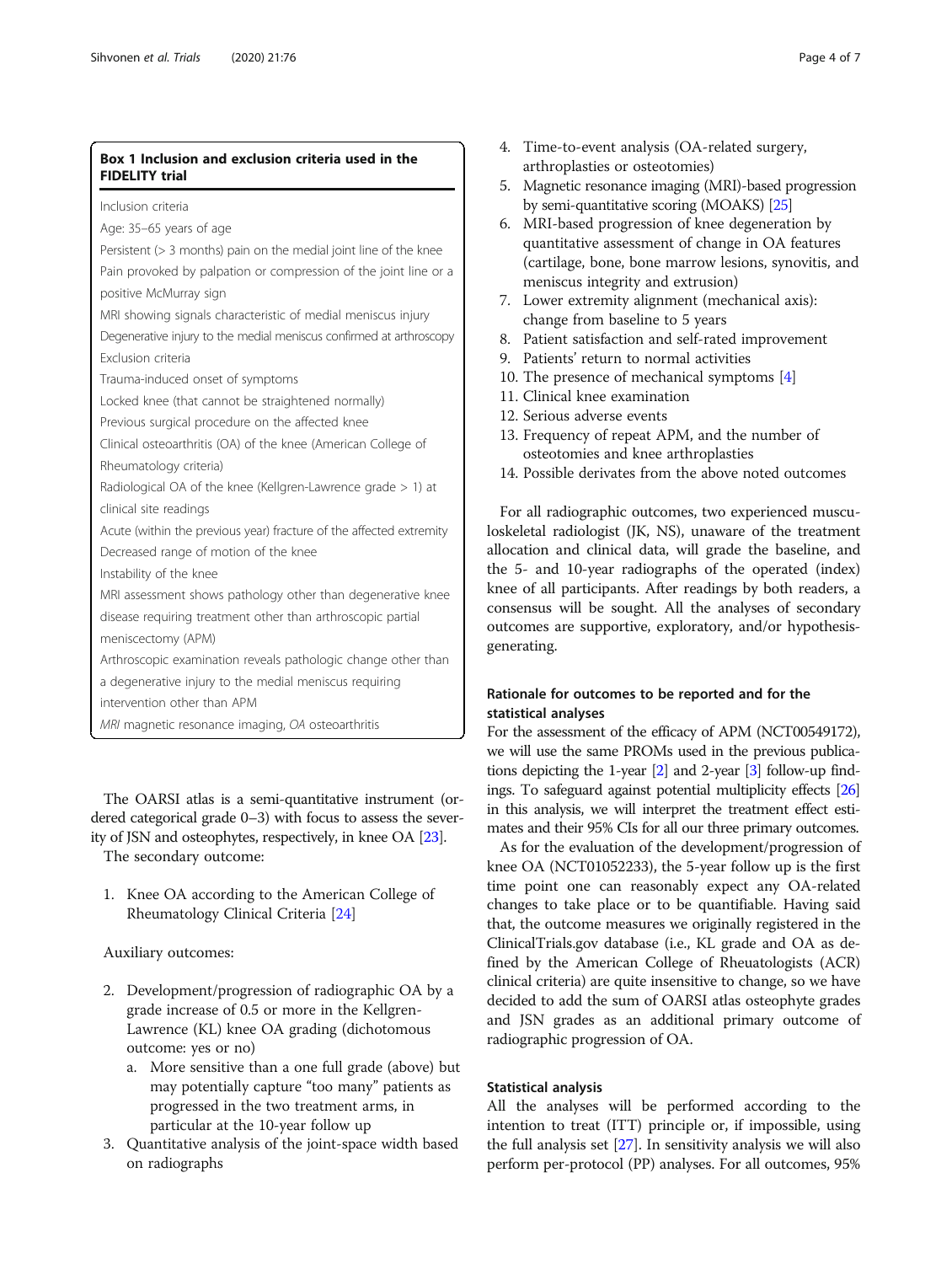confidence intervals for the relevant between-group differences will be calculated.

Mixed model linear regression will be used to analyze continuous outcomes related to objective 1 (efficacy of APM). In this model the patient will be included as the random effect and time point (6, 12, 24, 60, or 120 months), treatment arm (APM or placebo) and their interaction, and randomization stratification factors, i.e., age (35–50 years or 51–65 years), sex, absence or presence of minor degenerative changes on a radiograph (KL grade 0 or 1), and study center, will be included as fixed effects. The model will be adjusted for baseline values of the respective outcome variable.

Logistic regression will be used to analyze the binary outcomes. The model will be adjusted for the baseline randomization stratification factors (age (35–50 years or 51–65 years), sex, and absence or presence of minor degenerative changes on a radiograph (KL grade 0 or 1). The method of standardization will be used to obtain the adjusted risk ratio and the adjusted risk difference from the logistic regression model [[28\]](#page-6-0). Although randomization was also stratified by study site, we will not adjust for site in the logistic regression analysis due to the small number of participants in some centers and anticipated sparse data. Sensitivity will be analyzed including the study site as a covariate. We will use a linear regression model adjusted for randomization stratification variables and the baseline value of the outcome to analyze continuous outcomes related to objective 2. Serious adverse events will also be reported.

#### Study power considerations

We note that we originally powered the study to detect a minimal clinically important difference in the efficacy (patient-reported) outcomes - the Lysholm and WOMET scores (differences of at least 11.5 and 15.5 points, respectively) and in the score for knee pain after exercise (difference of at least 2.0 points) - between the APM and placebo-surgery groups. The original sample size calculation for the FIDELITY trial - which was geared at assessing the (short-term) efficacy of APM on pain and function - yielded a sample size of 70 patients per group. At the moment, having completed the 5-year follow up, we know that we have 96% adherence to follow up (68/70 patients in the APM and 72/76 in the placebo-surgery groups, respectively). Based on this, we anticipate the loss to follow up to be no more than 5 additional patients per group at the end of the follow-up period (at 10 years), thus leaving approximately 63–67 patients per group for the final analyses. These values provide us with 80% power, based on a two-sided type 1 error rate of 5%, to detect a 20% unit difference in the proportion of knee OA between APM and placebosurgery. However, we consider it important to report

estimates of the difference with a measure of uncertainty (such as 95% confidence intervals), even if smaller differences cannot be declared as statistically significant in a conventional way. This is due to two reasons: (1) even a statistically non-significant difference can potentially exclude a clinically relevant difference in one direction (e.g., with a 95% CI of − 3% to 15% for comparison between APM and sham APM in the frequency of knee OA at 5 years, we can exclude a clinically relevant difference favoring APM); (2) even if the results of this particular study are inconclusive, they can inform any future meta-analysis, as we can expect the estimate to be unbiased due to the stringent design of the study.

#### Blinded data interpretation

Given the widely acknowledged importance of adequate blinding of all stakeholders in eliminating potential bias from the findings of RCTs [[29](#page-6-0)], we have decided to add another safeguard, a procedure we coined blinded data interpretation  $[30]$  $[30]$ . In brief, our trial statistician  $(AT)$ will perform all statistical analyses using unblinded treatment groups and then provides the Writing Committee of the trial with blinded results (groups labeled group A and group B). The Writing Committee then contemplates on the interpretation of the results until a consensus is reached and agrees in writing on all alternative interpretations of the findings. We record the minutes of this meeting in a document coined statement of interpretation, which will be signed by all members of the Writing Committee. Only after a common agreement is reached, will the data manager and the trial statistician break the randomization code and the correct interpretation be chosen. A draft manuscript will then be finalized. Detailed minutes of blinded-data-interpretation meetings will be provided as a supplement to the manuscript. As our co-Principal Investigator (PI) (RS), research coordinator (PT), and trial statistician (AT) have performed statistical analyses for the previous publications of this trial  $[2-4]$  $[2-4]$  $[2-4]$ , they will abstain from taking an active role in the blinded-data-interpretation meeting.

#### Ethical considerations

The study was approved by the Pirkanmaa Hospital District committee of ethics (no. R06157). Our application contained a specific, 6-point ethical analysis focusing on the methodological rationale for use of placebo surgery, risk-benefit assessment, and informed consent (for detail, see  $[1]$  $[1]$ ).

#### Dissemination

The findings of this study, whether positive, negative or neutral, will be disseminated widely through peerreviewed publications and conference presentations.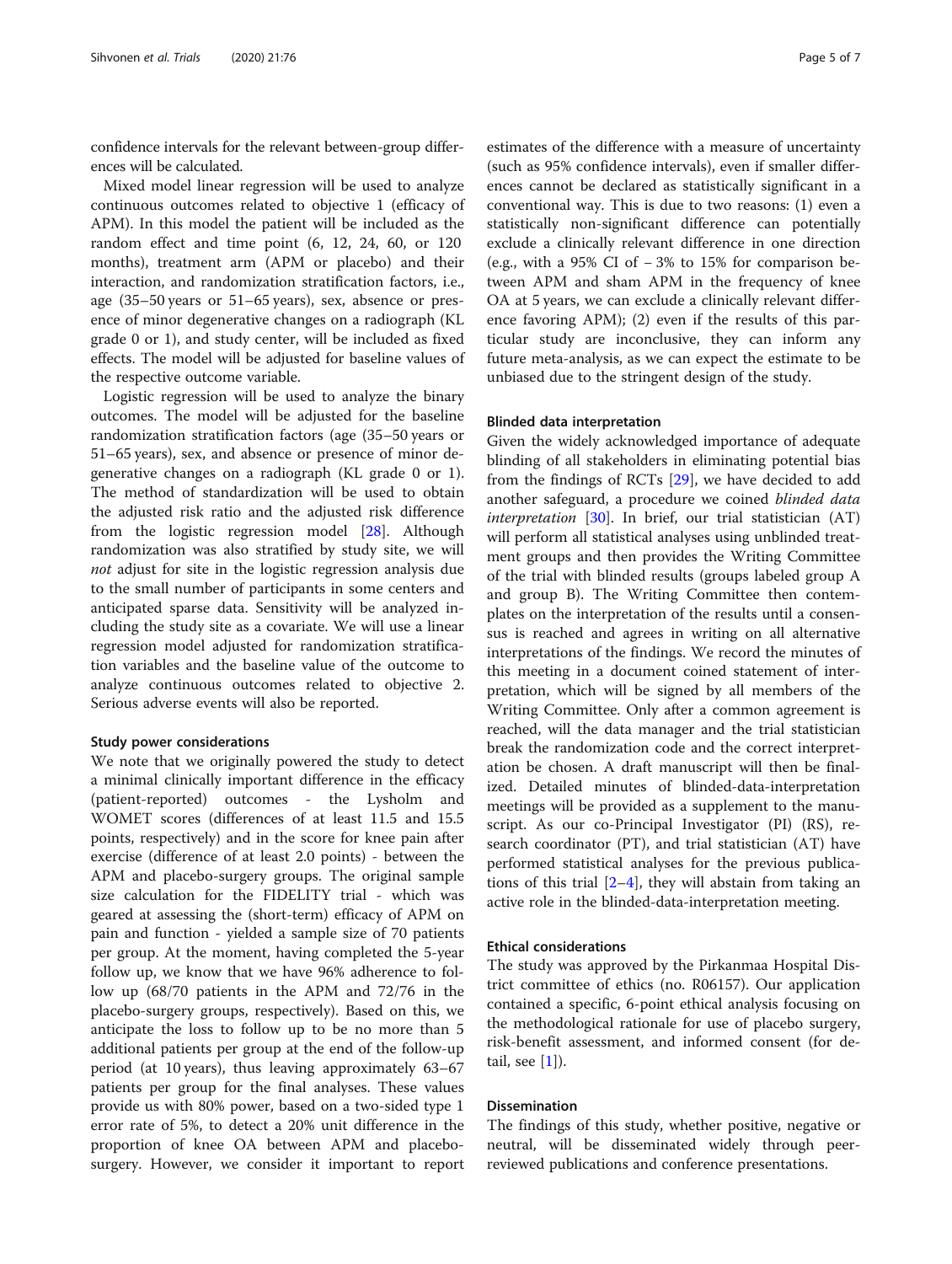#### Trial status

The enrollment for the study was carried out between December 2007 and January 2012, and subsequently, the follow-up examinations took place between December 2013 and January 2017. We have now completed the 5 year follow-up examinations and data management and are ready to carry out blinded data interpretation of the 5-year data. The 10-year follow-up examinations are ongoing.

#### **Discussion**

Arthroscopic partial meniscectomy (APM) to treat persistent knee pain in middle-aged and older patients is one of the most common orthopedic surgical procedures in use, despite mounting evidence of no or only marginal benefits on patient-relevant outcomes. A degenerative meniscal tear has been reported to be an independent risk factor for progression of cartilage damage and the subsequent development of knee OA. However, the respective roles and individual contributions of meniscal tear and APM in the progression of OA remain unclear. Current evidence, primarily based on observational data and unblinded randomized controlled trials, suggest that APM increases the risk of development of knee OA, but the studies are hampered by confounding by indication or high rates of crossover and loss to follow up.

Our multicenter, randomized, placebo-surgery-controlled FIDELITY trial that involves patients with an arthroscopically verified degenerative medial meniscus tear provides an exceptionally rigorous design to address the aforementioned questions, namely whether arthroscopic partial meniscectomy is associated with an increased risk of progression of radiographic knee OA and whether APM has any beneficial effect on knee pain or function or other symptoms.

#### Supplementary information

Supplementary information accompanies this paper at [https://doi.org/10.](https://doi.org/10.1186/s13063-019-3833-2) [1186/s13063-019-3833-2.](https://doi.org/10.1186/s13063-019-3833-2)

Additional file 1: SPIRIT 2013 Checklist: Recommended items to address in a clinical trial protocol and related documents\*.

#### Acknowledgements

We thank the patients for their participation. We would like to thank research nurses Marja-Liisa Sutinen, Sari Karesvuori, Pekka Karppi, Saara-Maija Hinkkanen, Johanna Koivistoinen, Kirsi Saarioja, Elina Jalava, Ina Fagerlund, and Marketta Rautanen for their vital role in the implementation of the study FIDELITY Investigators

Department of Orthopedics and Traumatology, Tays Hatanpää, Tampere University Hospital, Tampere, Finland Raine Sihvonen, MD, PhD Kari Kanto, MD

Timo Järvelä, MD, PhD Janne Lehtinen, MD, PhD Outi Päiväniemi, MD, PhD Marko Raivio, MD Pirjo Toivonen, PT Department of Orthopedics and Traumatology, University of Helsinki and

Helsinki University Hospital, Helsinki, Finland

Mika Paavola, MD, PhD Juha Kalske, MD Anna Ikonen, MD Janne Karhunen, MD Roope Sarvilinna, MD, PhD Sikri Tukiainen, MD Ville-Valtteri Välimäki, MD, PhD Roope Kalske, MD Simo Taimela, MD, PhD Teppo LN Järvinen, MD, PhD Department of Orthopedics and Traumatology, Tampere University Hospital, Tampere, Finland Tero Järvinen, MD, PhD Department of Radiology, Tampere University Hospital, Tampere, Finland Niko Sillanpää, MD, PhD Center for Health and Social Economics, National Institute for Health and Welfare, Helsinki, Finland Antti Malmivaara, MD, PhD Department of Orthopedics and Traumatology, Turku University Hospital, Turku, Finland Ari Itälä, MD, PhD Jani Knifsund, MD Ville Äärimaa, MD, PhD Department of Orthopedics and Traumatology, Kuopio University Hospital, Kuopio, Finland Antti Joukainen, MD, PhD Tommi Kääriäinen, MD Heikki Kröger, MD, PhD, Professor Janne Sahlman, MD Department of Orthopedics and Traumatology, Central Finland Central Hospital, Jyväskylä, Finland Heikki Nurmi, MD Jukka Nyrhinen, MD Juha Paloneva, MD, PhD Department of Radiology, University of Tartu, Tartu, Estonia Jaanika Kumm, MD, PhD Clinical Epidemiology Unit, Orthopedics, Department of Clinical Sciences, Lund University, Lund, Sweden Martin Englund, MD, PhD Aleksandra Turkiewicz, MSc Writing committee: R. Sihvonen, R. Kalske, S. Taimela, P. Toivonen, A. Turkiewicz, M. Englund, and T.L.N. Järvinen. Trial concept and design: R. Sihvonen, A. Malmivaara, M. Paavola and T.L.N. Järvinen. Provision of study materials or patients: T.L.N. Järvinen. Statistical and epidemiological expertise: A. Turkiewicz and M. Englund Obtaining of funding: T.L.N. Järvinen. Administrative, technical, or logistic support: T.L.N. Järvinen and S. Taimela. Patient enrollment: R. Sihvonen, A. Itälä, A. Joukainen, H. Nurmi, J. Kalske and J. Karhunen. Acquisition, collection and assembly of data, responsibility for participants' follow-up: 2-year follow-up: T. Järvelä, T.A.H. Järvinen, J. Lehtinen, O. Päiväniemi, and M. Raivio (Hatanpää Hospital, Tampere, Finland); J. Nyrhinen and J. Paloneva, (Central Finland Central Hospital, Jyväskylä, Finland); S. Tukiainen and A. Ikonen (Helsinki University Central Hospital, Helsinki, Finland); H. Kröger and J. Sahlman (Kuopio University Hospital, Kuopio, Finland); J. Knifsund and V. Äärimaa (Turku University Hospital, Turku, Finland), and P. Toivonen (all sites). 5-year follow–up: K. Kanto (Hatanpää Hospital), T. Kääriäinen, (Kuopio University Hospital); V-V. Välimäki (Helsinki University Hospital); Ville Äärimaa, MD, PhD (Turku University Hospital), and P. Toivonen (all sites). Radiographic readings: J. Kumm (Tartu University, Tartu, Estonia) Research coordination: P. Toivonen.

#### Authors' contributions

All authors read and approved the final manuscript.

#### Funding

This study was supported by the Sigrid Juselius Foundation, the State funding for university-level health research (Tampere and Helsinki University Hospitals), the Social Insurance Institution of Finland (KELA), and the